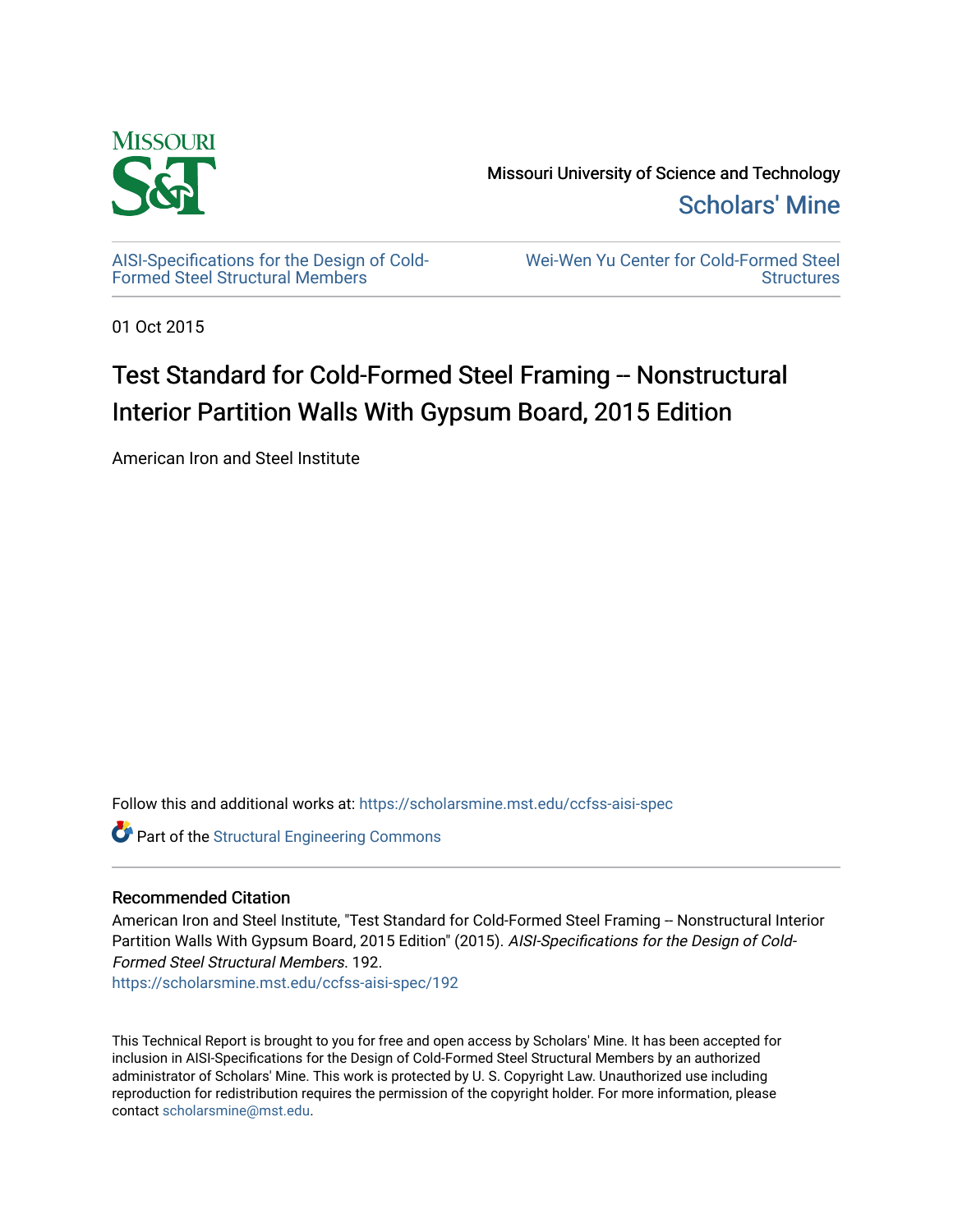



# **AISI** STANDARD

Test Standard for

Cold-Formed Steel Framing —

Nonstructural Interior

Partition Walls With

Gypsum Board

2015 Edition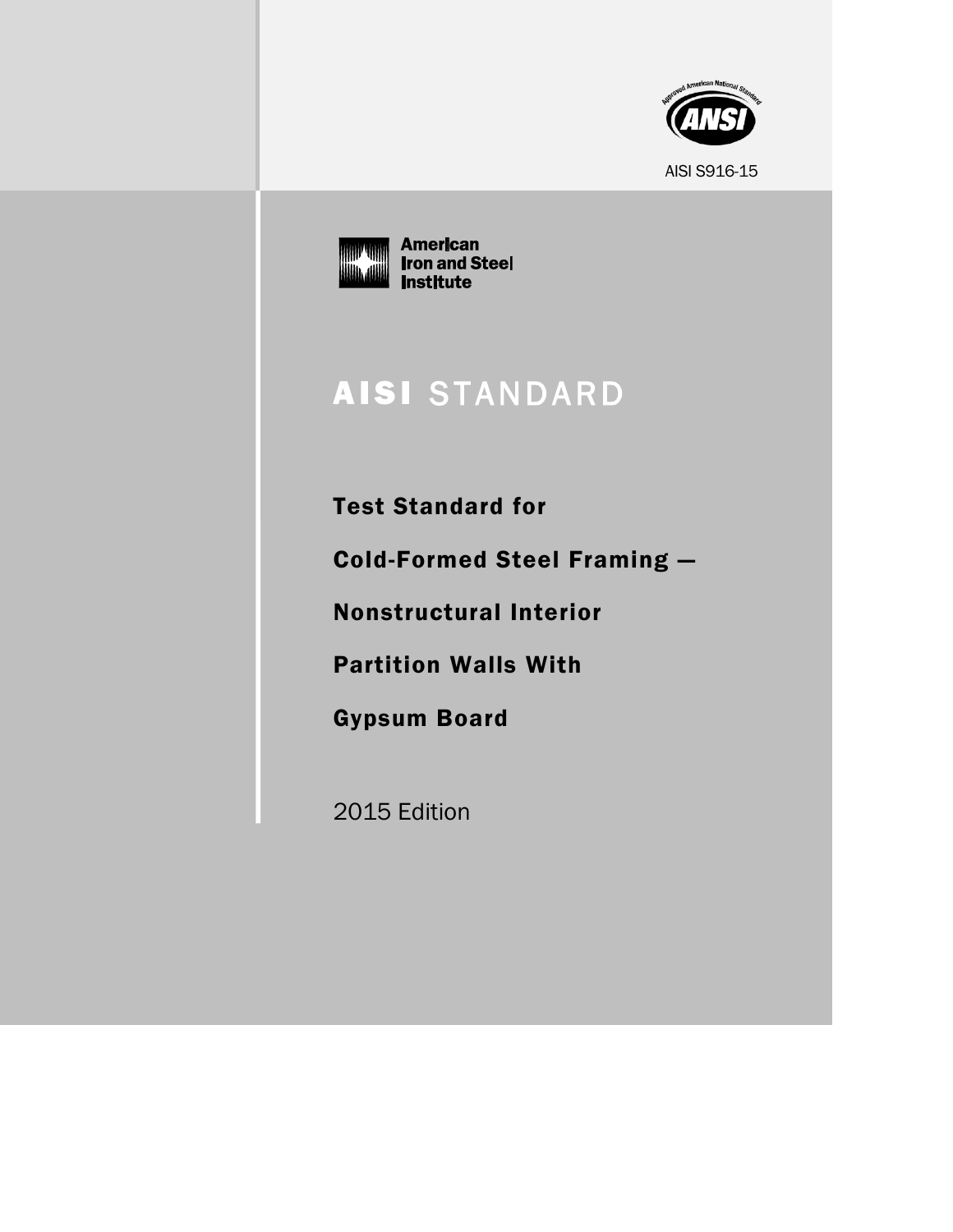

AISI S916-15



# AISI STANDARD

Test Standard For Cold-Formed Steel Framing — Nonstructural Interior Partition Walls With Gypsum Board

2015 Edition

Approved by the AISI Committee on Specifications for the Design of Cold-Formed Steel Structural Members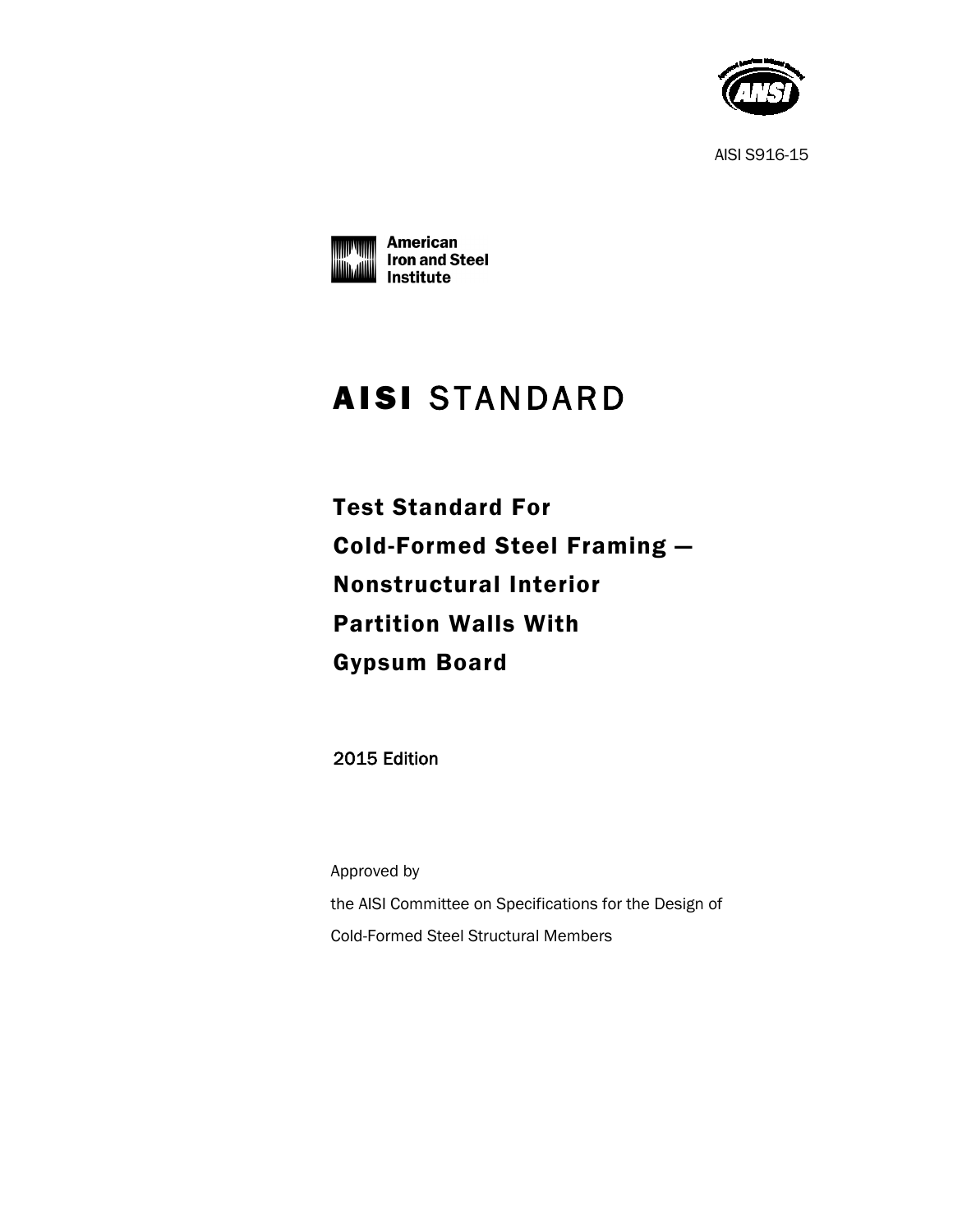#### DISCLAIMER

The material contained herein has been developed by the American Iron and Steel Institute (AISI) Committee on Specifications. The organization and the Committee have made a diligent effort to present accurate, reliable, and useful information on testing of cold-formed steel members, components or structures. The Committee acknowledges and is grateful for the contributions of the numerous researchers, engineers, and others who have contributed to the body of knowledge on the subject. With anticipated improvements in understanding of the behavior of cold-formed steel and the continuing development of new technology, this material will become dated. It is anticipated that future editions of this test procedure will update this material as new information becomes available, but this cannot be guaranteed.

The materials set forth herein are for general information only. They are not a substitute for competent professional advice. Application of this information to a specific project should be reviewed by a registered professional engineer. Indeed, in most jurisdictions, such review is required by law. Anyone making use of the information set forth herein does so at their own risk and assumes any and all resulting liability arising therefrom.

1st Printing – October 2015

Produced by American Iron and Steel Institute

Copyright American Iron and Steel Institute 2015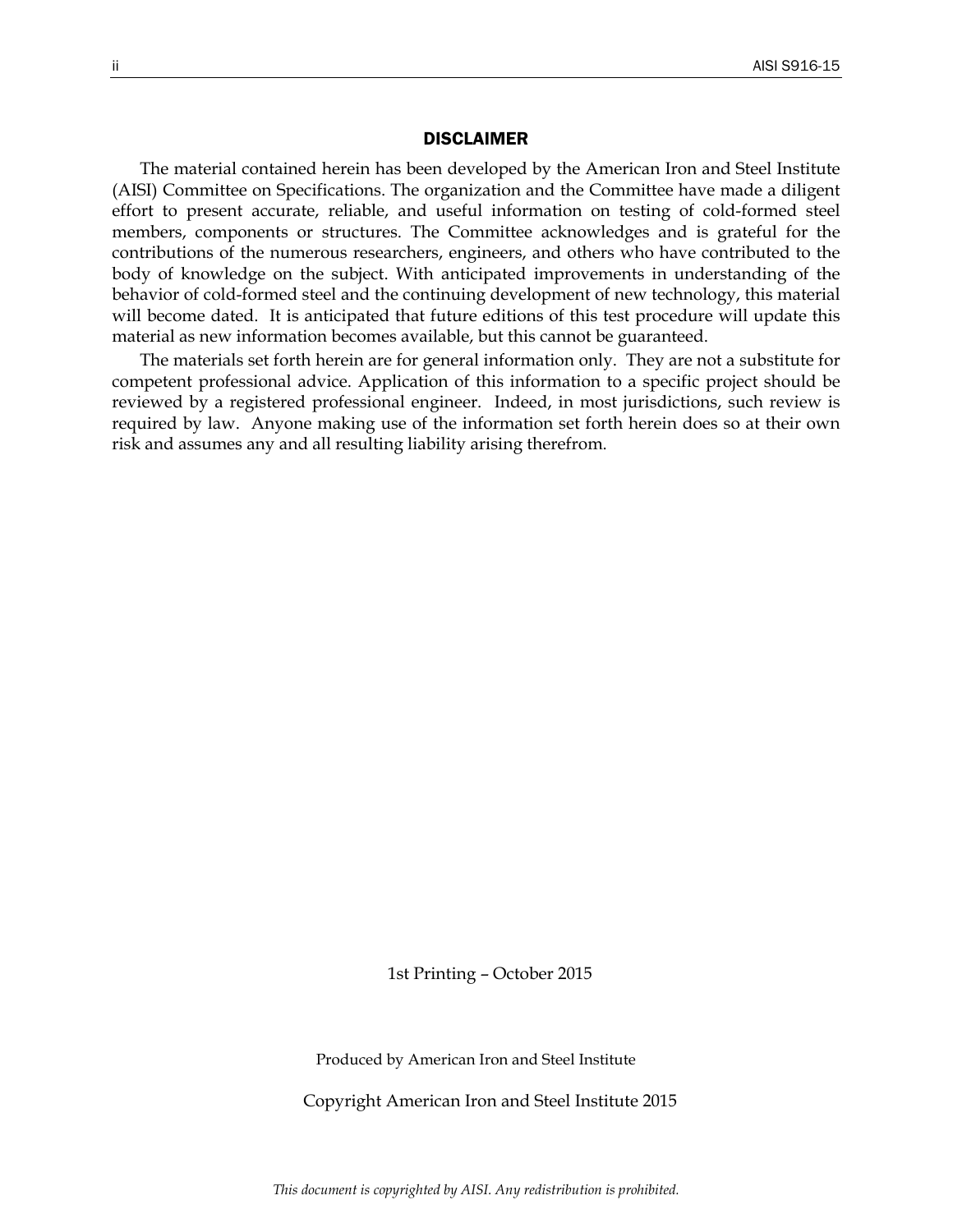#### PREFACE

The American Iron and Steel Institute Committee on Specifications developed this standard to establish a rational method of determining the strength and stiffness of nonstructural interior partition wall assemblies framed with cold-formed steel. In addition to the cold-formed steel framing, gypsum board panels are considered part of the wall assembly. This standard provides an alternative to the calculation of capacity based on AISI S100, *North American Specification for the Design of Cold-Formed Steel Structural Members*. The standard also permits manufacturers to determine limiting height values for the assemblies.

The Committee acknowledges and is grateful for the contribution of the numerous engineers, researchers, producers and others who have contributed to the body of knowledge on this subject.

User Notes and Commentary are non-mandatory and copyrightable portions of this standard.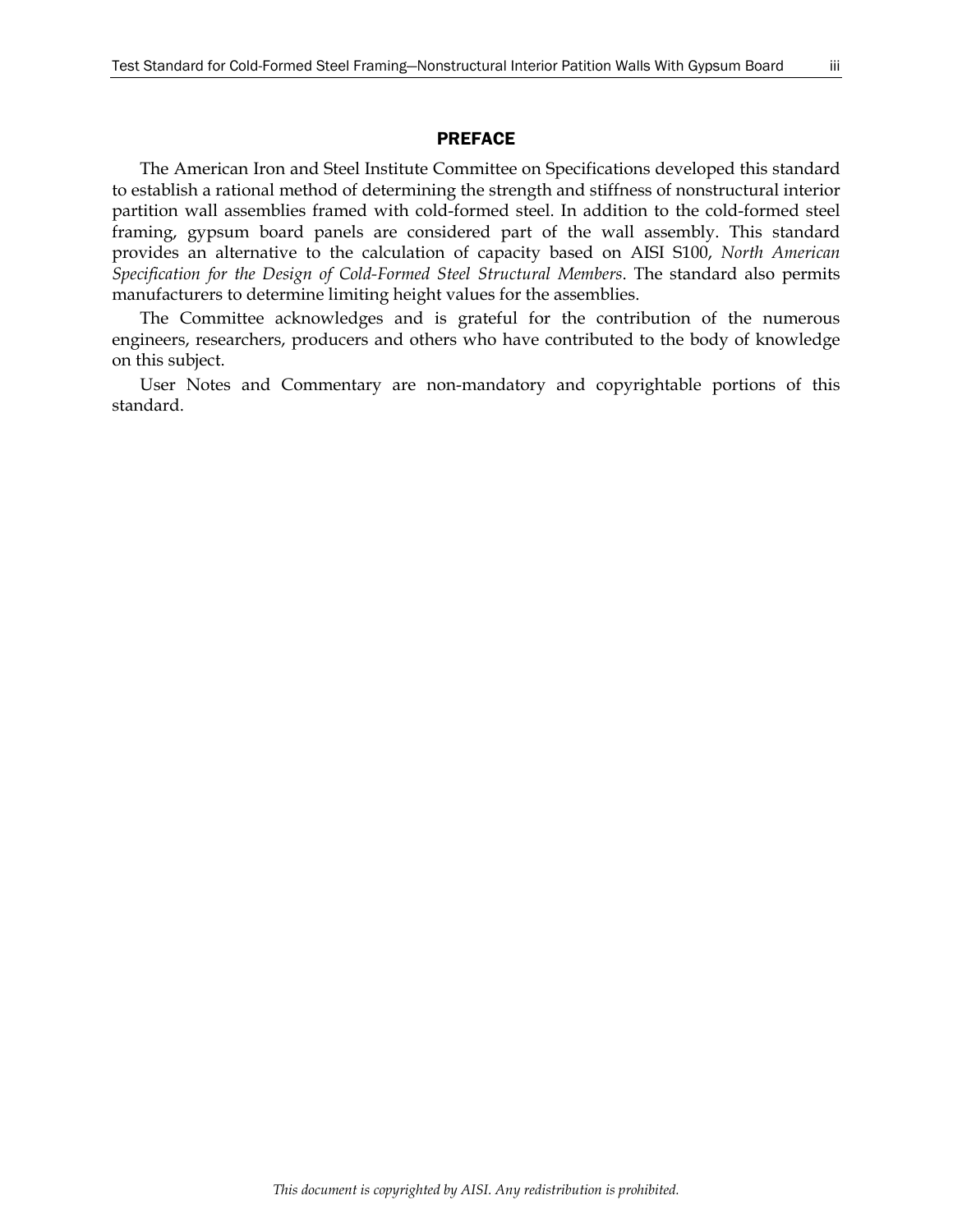This page is intentionally left blank.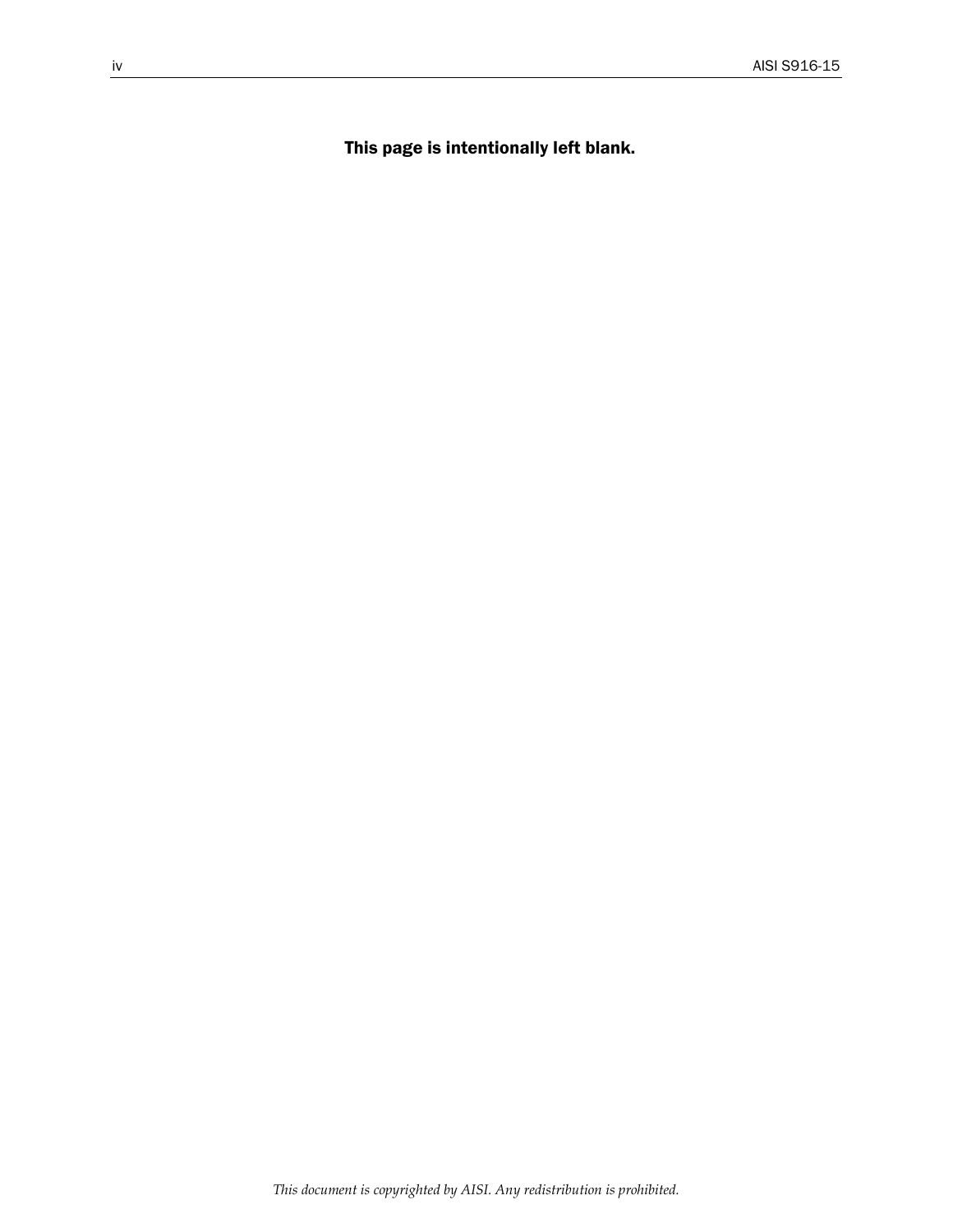# AISI Committee on Specifications for the Design of Cold-Formed Steel Structural Members

| R. L. Brockenbrough, Chairman | R. L. Brockenbrough and Associates                    |
|-------------------------------|-------------------------------------------------------|
| R. B. Haws, Vice-Chairman     | Nucor Corporation                                     |
| H. H. Chen, Secretary         | American Iron and Steel Institute                     |
| D. Allen                      | <b>Super Stud Building Products</b>                   |
| J. Buckholt                   | Computerized Structural Design                        |
| C. J. Carter                  | American Institute of Steel Construction              |
| J. K. Crews                   | Unarco Material Handling, Inc.                        |
| L. R. Daudet                  | Simpson Strong-Tie                                    |
| W. S. Easterling              | Virginia Polytechnic Institute and State University   |
| J. M. Fisher                  | Consultant                                            |
| S. R. Fox                     | Canadian Sheet Steel Building Institute               |
| R. S. Glauz                   | RSG Software, Inc.                                    |
| P. S. Green                   | <b>Bechtel Power Corporation</b>                      |
| W. B. Hall                    | University of Illinois                                |
| G. J. Hancock                 | University of Sydney                                  |
| A. J. Harrold                 | <b>Butler Manufacturing Company</b>                   |
| R. A. LaBoube                 | Wei-Wen Yu Center for Cold-Formed Steel Structures    |
| R. L. Madsen                  | <b>Supreme Steel Framing System Association</b>       |
| J. A. Mattingly               | Consultant                                            |
| W. McRoy                      | ICC Evaluation Service, Inc.                          |
| J. R. U. Mujagic              | Uzun & Case Engineers LLC                             |
| R. Paullus                    | National Council of Structural Engineers Associations |
| N. A. Rahman                  | The Steel Network, Inc.                               |
| G. Ralph                      | <b>ClarkDietrich Building Systems</b>                 |
| V. E. Sagan                   | <b>Metal Building Manufacturers Association</b>       |
| T. Samiappan                  | OMG, Inc.                                             |
| A. Sarawit                    | Simpson Gumpetz & Heger                               |
| B. W. Schafer                 | Johns Hopkins University                              |
| K. Schroeder                  | Devco Engineering Inc.                                |
| R. M. Schuster                | Consultant                                            |
| T. Sputo                      | <b>Steel Deck Institute</b>                           |
| R. Ziemian                    | <b>Structural Stability Research Council</b>          |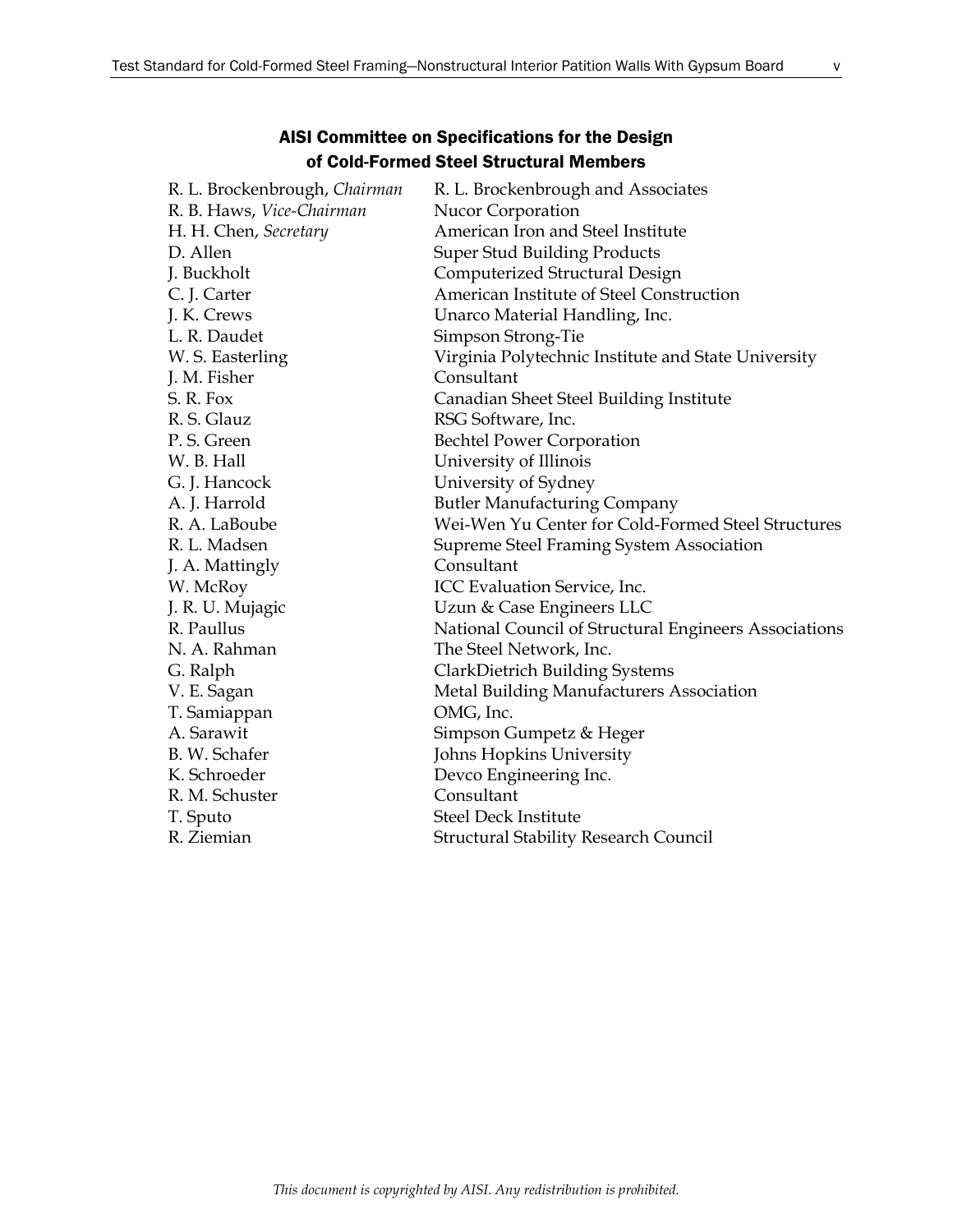# Subcommittee 6 – Test-Based Design

| L. R. Daudet, Chairman | Simpson Strong-Tie                                  |
|------------------------|-----------------------------------------------------|
| H. H. Chen, Secretary  | American Iron and Steel Institute                   |
| J. DesLaurier          | Certified Steel Stud Association                    |
| D. Fox                 | TOTOAL JOIST By ISPAN Systems                       |
| S. R. Fox              | Canadian Sheet Steel Building Institute             |
| <b>B.</b> Gerber       | <b>IAPMO Uniform Evaluation Service</b>             |
| W. Gould               | ICC Evaluation Service, Inc.                        |
| P. S. Green            | <b>Bechtel Power Corporation</b>                    |
| W. B. Hall             | University of Illinois                              |
| J. R. Martin           | Verco Docking, Inc.                                 |
| B. J. Meyer            | W&W Steel                                           |
| C. Moen                | Virginia Polytechnic Institute and State University |
| F. Morello             | M.I.C. Industries, Inc.                             |
| J. D. Musselwhite      | Southern Code Consulting International, LLC         |
| R. V. Nunna            | S. B. Barnes Associates                             |
| N. A. Rahman           | The Steel Network, Inc.                             |
| G. Ralph               | ClarkDietrich Building Systems                      |
| T. Samiappan           | OMG, Inc.                                           |
| B. W. Schafer          | Johns Hopkins University                            |
| R. M. Schuster         | Consultant                                          |
| F. Sesma               | California Expanded Metal Products                  |
| T. Sputo               | <b>Steel Deck Institute</b>                         |
|                        |                                                     |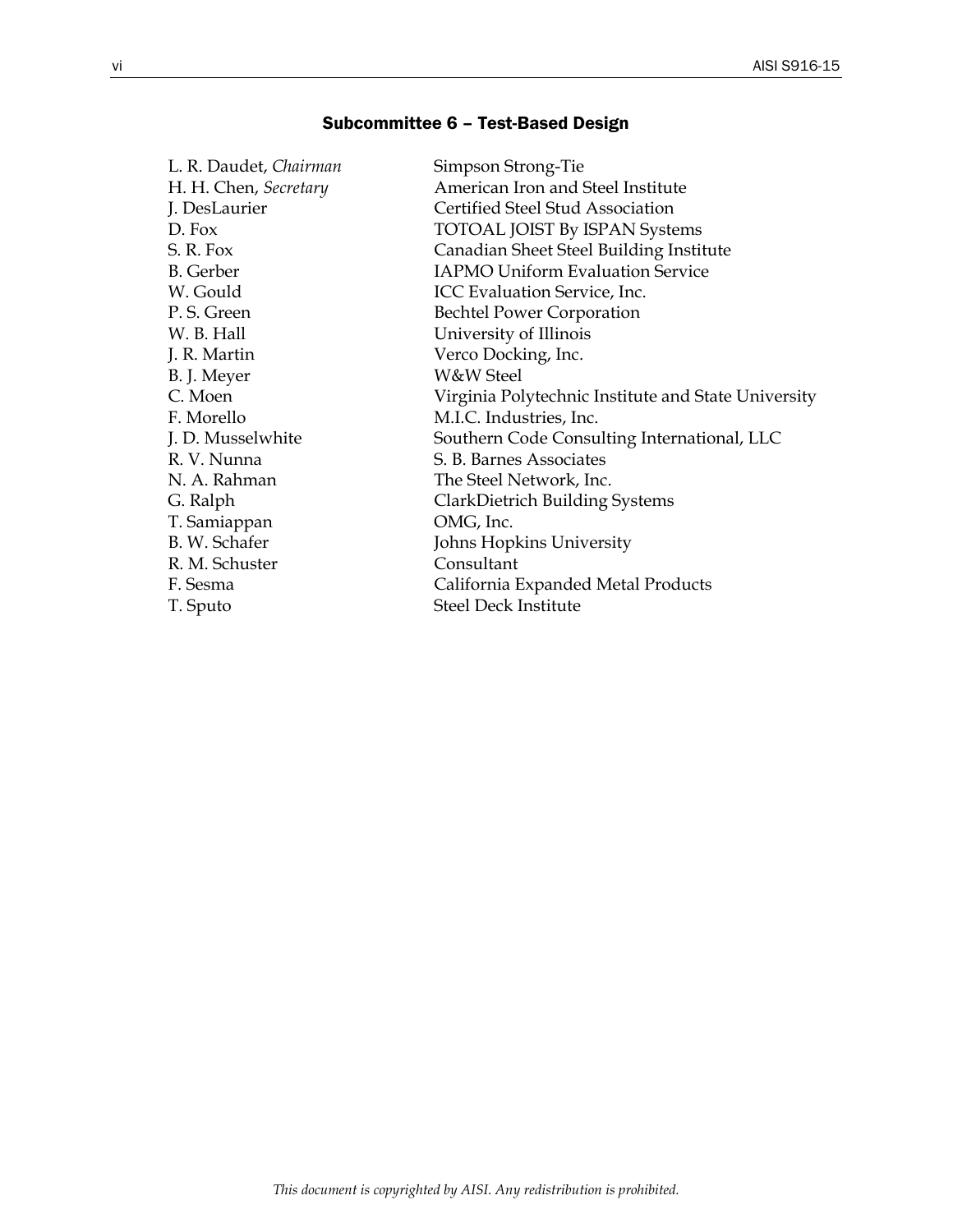# AISI S916-15 TEST STANDARD FOR COLD-FORMED STEEL FRAMING — NONSTRUCTURAL INTERIOR PARTITION WALLS WITH GYPSUM BOARD

# 1. Scope

This standard applies to performance test methods for the determination of the strength and stiffness of nonstructural interior partition wall assemblies subjected to uniform static nominal pressure loads up to 15 pounds per square foot (0.72 kPa), framed with cold-formed steel *nonstructural members,* and sheathed on one or both sides with gypsum board panel products.

This standard consists of Sections 1 though 11 inclusive.

# 2. Referenced Documents

The following documents or portions thereof are referenced within this standard and shall be considered as part of the requirements of this document.

a. American Iron and Steel Institute (AISI), Washington, DC:

AISI S100-12, *North American Specification for the Design of Cold-Formed Steel Structural Members*

AISI S201-12, *North American Standard for Cold-Formed Steel Framing – Product Data*

b. ASTM International (ASTM), West Conshohocken, PA:

ASTM A370-14, *Standard Test Methods and Definitions for Mechanical Testing of Steel Products* ASTM C1396/C1396M-14, *Standard Specification for Gypsum Board* ASTM C473-12, *Standard Test Methods for Physical Testing of Gypsum Panel Products* IEEE/ASTM SI10-10, *American National Standard for Metric Practice*

# 3. Terminology

Where the following terms appear in this standard they shall have the meaning as defined herein. Terms not defined shall have the ordinary accepted meaning for the context for which they are intended.

*Nonstructural member*: A member in a steel-framed system that is not a part of the gravity load resisting system, lateral force resisting system or building envelope.

*Test set*: A set of three or more identical test specimens.

# 4. Symbols

| = Controlling peak test load from end reaction tests, psf (kPa)          |
|--------------------------------------------------------------------------|
| $F_{y\text{-specific}}$ = Specified yield stress of the steel, ksi (MPa) |
| = Measured test yield stress of steel, ksi (MPa)                         |
| = Composite stiffness per stud, lb-ft <sup>2</sup> (kN-m <sup>2</sup> )  |
|                                                                          |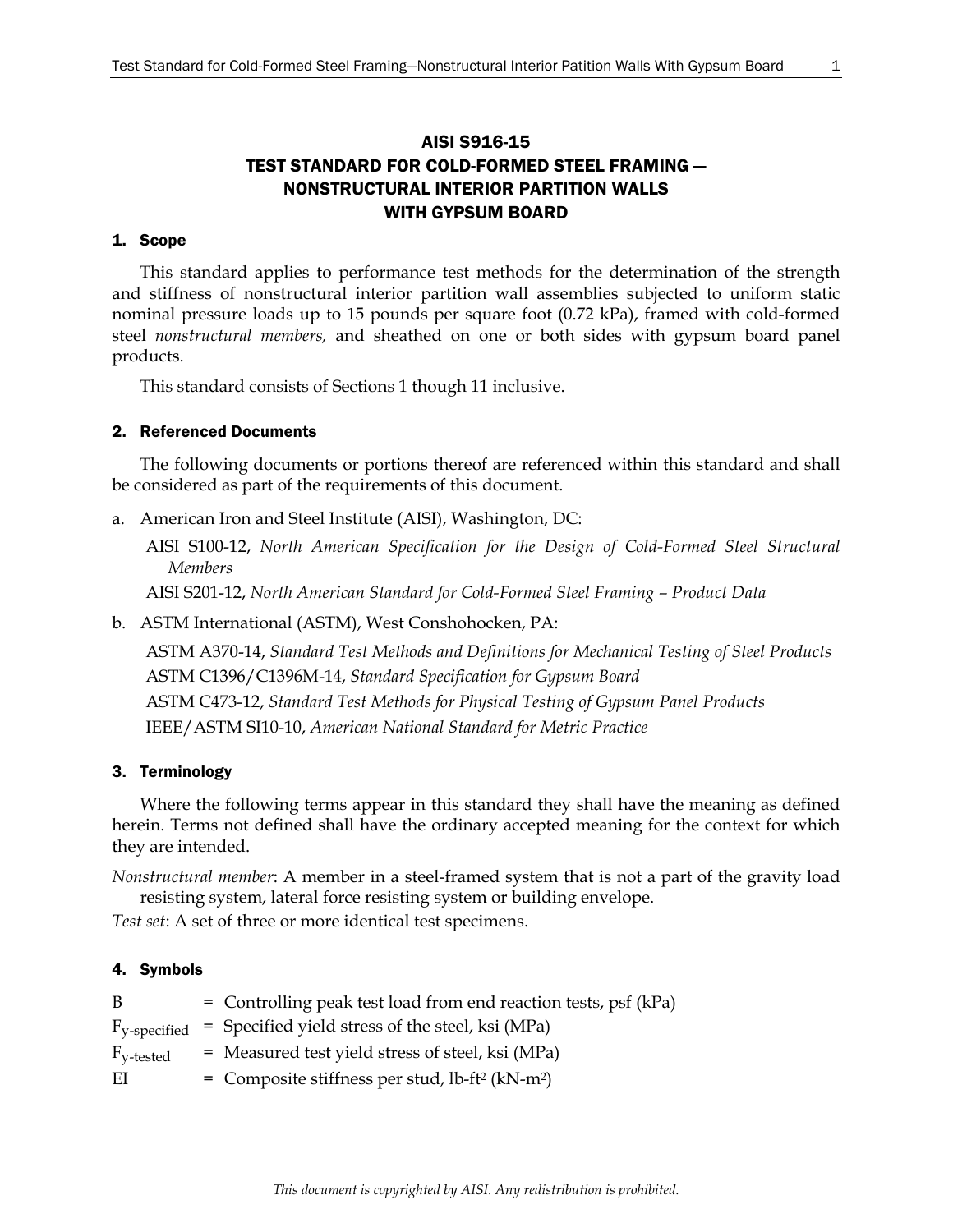| $H_1$                    | = Derived limiting height for a specific deflection target and design load based on |
|--------------------------|-------------------------------------------------------------------------------------|
|                          | the controlling EI value from short wall <i>test set</i> , ft (m)                   |
| H <sub>2</sub>           | = Derived limiting height for a specific deflection target and design load based on |
|                          | the controlling EI value from tall wall test set, ft (m)                            |
| $L_1$                    | = Span of short wall <i>test set</i> , ft (m)                                       |
| $L_2$                    | = Span of tall wall <i>test set</i> , ft (m)                                        |
| $L_d$                    | = Limiting height based on deflection, ft (m)                                       |
| $L_f$                    | = Limiting height based on flexural strength, ft (m)                                |
| $L_{f1}$                 | = Limiting height based on the flexural strength from short wall test set,          |
|                          | ft $(m)$                                                                            |
| $L_{f2}$                 | = Limiting height based on the flexural strength from tall wall test set,           |
|                          | ft $(m)$                                                                            |
| $L_{LH}$                 | $=$ Limiting wall height, ft (m)                                                    |
| $L_r$                    | = Limiting height based on end reaction strength, ft (m)                            |
| $L_t$                    | $=$ Span of test specimen, ft (m)                                                   |
| $\mathbf P$              | = Controlling peak test load, psf (kPa)                                             |
| $\rm p$                  | = Test pressure at target deflection value, psf (kPa)                               |
| $R_{\rm s}$              | = Adjustment factor for thickness and yield stress                                  |
| S                        | $=$ Stud spacing, ft (m)                                                            |
| W                        | = Transverse design load, psf (kPa)                                                 |
| t <sub>specified</sub>   | = Specified design steel thickness, inch (mm)                                       |
| t <sub>tested</sub>      | = Measured test uncoated steel thickness, inch (mm)                                 |
| Ω                        | = Safety factor based on Section F1 of AISI S100                                    |
| $\Delta_{\text{target}}$ | = Measured deflection at target deflection, ft (m)                                  |
| Ψ                        | = Target deflection coefficient (120, 180, 240 or 360)                              |

# 5. Units of Symbols and Terms

Any compatible system of measurement units shall be permitted to be used in this standard, except where explicitly stated otherwise. The unit systems considered in this standard shall include U.S. customary units (force in pounds and length in inches or feet) and SI units (force in Newtons and length in meters or millimeters) in accordance with IEEE/ASTM SI10.

# 6. Precision

**6.1** Pressure shall be recorded to a precision of 0.1 psf (4.8 Pa).

**6.2** Deflections shall be recorded to a precision of 0.001 in. (0.025 mm).

6.3 Devices used to measure loads and deformations shall be maintained in good operating order, used only in the proper range, and calibrated.

6.4 Instrument calibration readings taken over the full range anticipated in the test shall be no less accurate than the precision requirements for the device given above.

# 7. Test Set-Up

**7.1** The test set-up for transverse load tests shall be in accordance with Figure 7-1. Vacuum pressure loading shall be used, and test specimen shall have a width of 48 inches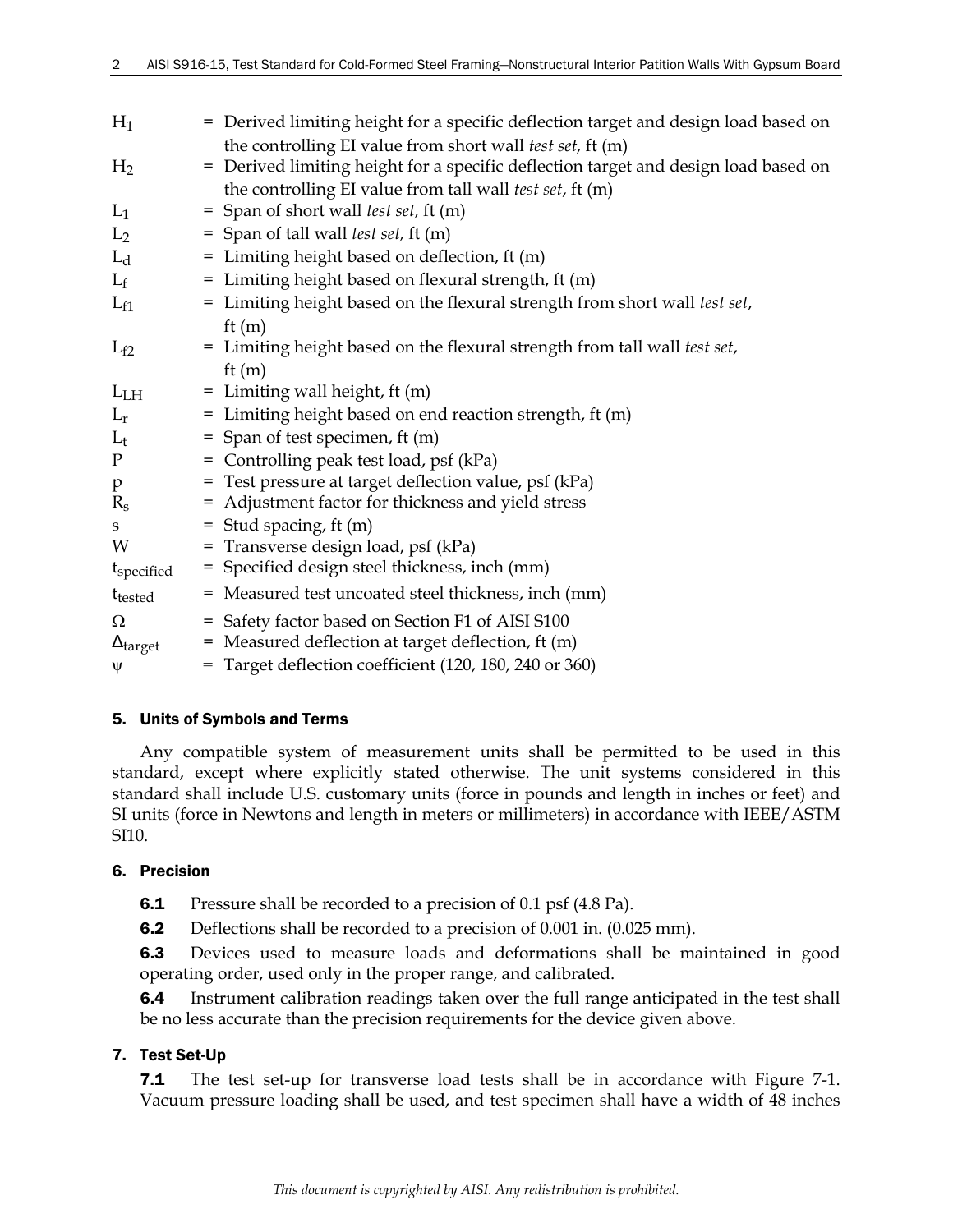(1220 mm). Cylindrical roller supports shall be used at both end supports of the test specimen to reduce rotational restraint. The top and bottom tracks of the test specimen shall not be attached or fastened to supports.

### User Note:

For tall walls with thin material, it may be necessary to add a bearing plate between the bottom track and the supporting roller to prevent localized failure. The compressible material or springs under the roller are to allow the roller to move as the wall assembly deflects.



Figure 7-1: Transverse Load Test Set-Up

**7.2** The test set-up for end reaction load tests shall be in accordance with Figure 7-2. Vacuum pressure loading shall be used, and test specimen shall have a width of 48 inches (1220 mm). Cylindrical roller supports shall be used at the top of the assembly to reduce rotational restraint. The top track of the test specimen shall not be attached or fastened to the support. The bottom track of the test specimen shall be attached to a wood or steel member in a manner representative of actual construction.

#### User Note:

The end reaction tests measure the strength of the stud-to-track connection.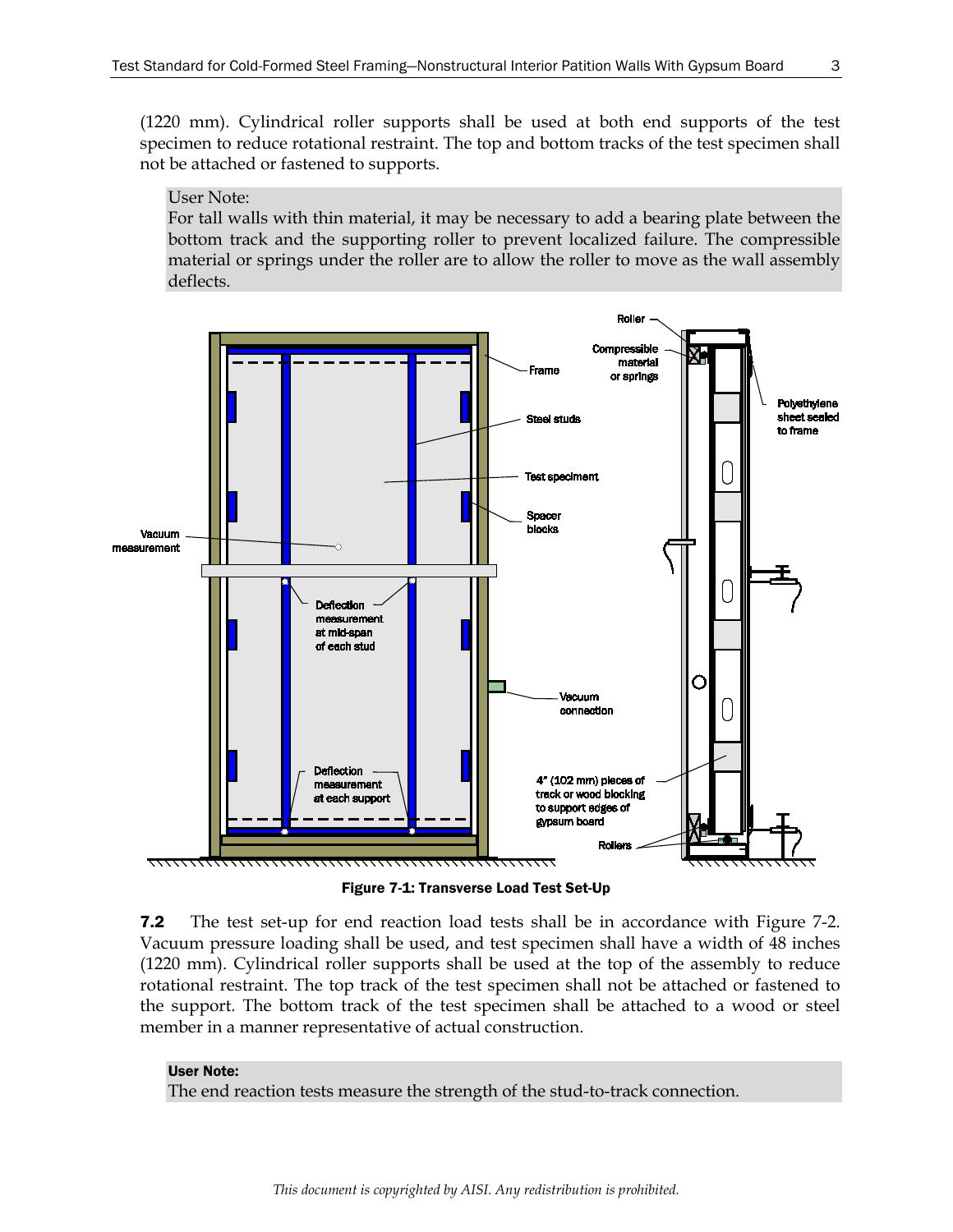

Figure 7-2: End Reaction Load Test Set-Up

# 8. Test Specimen

# 8.1 Cold-Formed Steel Framing Members

**8.1.1** Studs shall be oriented along the major axis of the panel, and spaced at 12, 16, or 24 in. (305, 406 or 610 mm) on center.

**8.1.2** Studs shall be friction fit into top and bottom tracks; no screws shall connect the track to the stud. Tracks shall extend the full width of the specimen and shall be attached to the gypsum panel sheathing. Tracks shall have a minimum 1 in. (25.4 mm) flange width.

8.1.3 If framing screws or other attachments are used to make steel-to-steel connections, they shall be described in the test report.

**8.1.4** The mechanical properties of the cold-formed steel studs, including yield stress, tensile strength, percent elongation and uncoated base steel thickness shall be determined from standard tension tests in accordance with ASTM A370.

**8.1.5** The measured test uncoated steel thickness shall not vary from the specified design steel thickness by more than ± 5 percent.

**8.1.6** When the manufacturing process that cold-forms the steel stud to shape makes thickness measurements impossible, a minimum of ten samples cut from flat sheets taken from the same coil of steel used to manufacture the steel studs, shall be obtained. The measured test steel thickness shall be the mean of the measured thickness.

**8.1.7** One representative steel sample shall be obtained from each tested wall assembly to verify the cold-formed steel stud thickness both before and after removal of metallic coating.

# 8.2 Gypsum Board Panel Materials and Connections

**8.2.1** Gypsum board panels shall match the thickness, type, and manufacturer listed in the test report and shall comply with ASTM C1396. Representative samples of the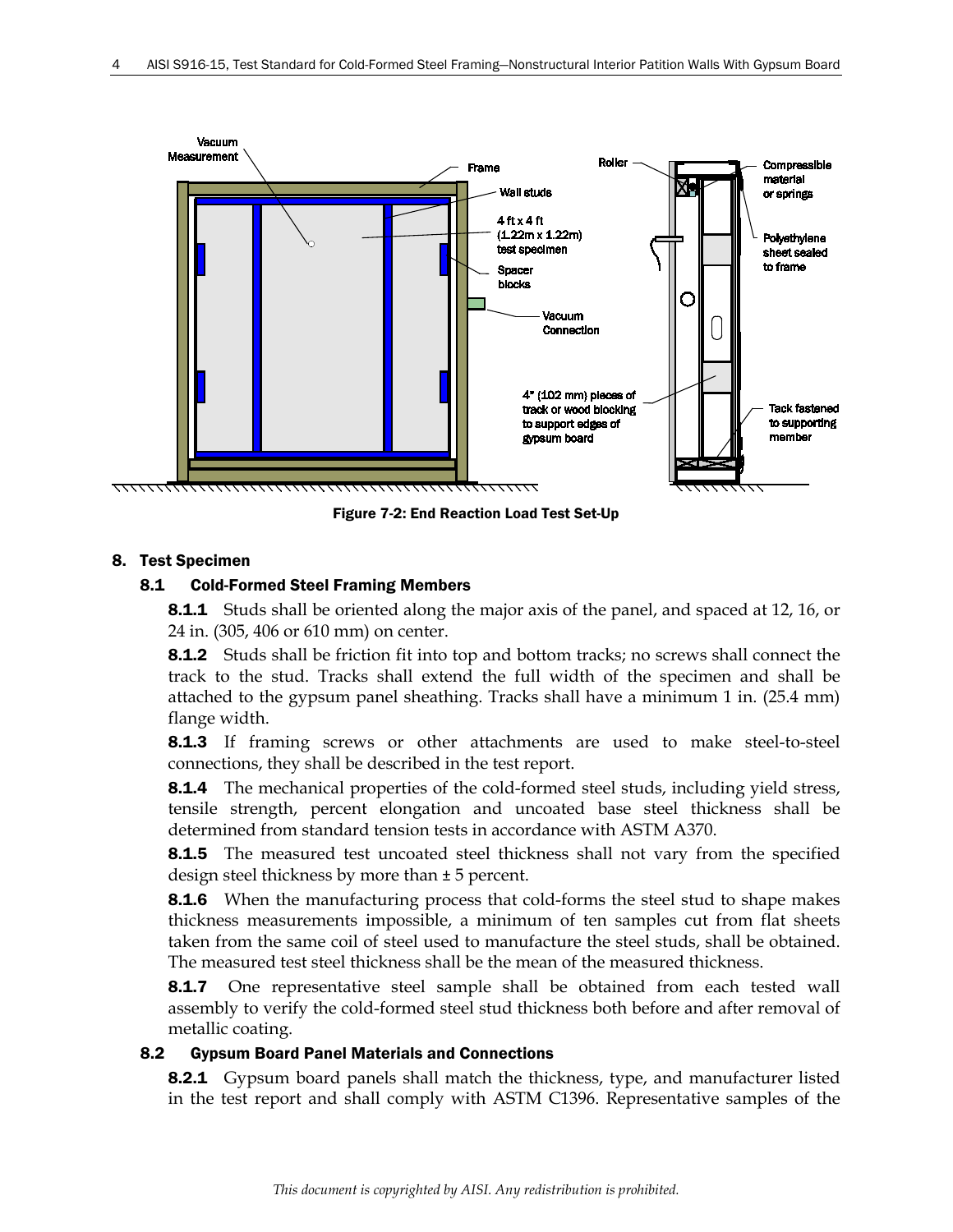**8.2.2** Unless otherwise required by the gypsum board panel product manufacturer's installation instructions, or a specific connection type is being tested, gypsum board sheathing panels shall be attached to framing with #6 bugle head screws of a sufficient length that the screw extends through the framing member by a minimum of three exposed threads. Fastener spacing shall be in accordance with Section 8.2.2.1 through 8.2.2.2.

**8.2.2.1** The screw spacing shall be described in the test report and shall be a maximum 16 inches (406 mm) on center.

**8.2.2.2** Where unequal screw spacing is required due to test specimen or gypsum board panel lengths, equal spacing as stated above shall be maintained except a smaller spacing shall be permitted between the first and second row of fasteners at the top and bottom of the test specimen and at a joint between gypsum board panels.

**8.2.3** None of the fasteners used to connect the gypsum board panel to framing shall extend through both the stud and the track.

# 8.3 Configuration of Nonstructural Interior Partition Wall Test Specimens

8.3.1 Nonstructural interior partition wall test specimens shall be constructed as defined by the cold-formed steel stud manufacturer and detailed in the test report.

8.3.2 All nonstructural interior partition wall test specimens in the *test set* shall be constructed in the same manner.

**8.3.3** Unsymmetrical nonstructural interior partition wall assemblies shall be tested in the weakest and most flexible direction. At least one test shall be performed in each configuration to verify which loading direction governs.

**8.3.4** The gypsum board panels shall be cantilevered at the edges of the test specimen a distance representative of the tributary load area for the cold-formed steel studs. To prevent premature failure of the cantilevered edges of the gypsum board panels in the test specimen, maximum 4-inch long (102 mm) cold-formed steel tracks or wood blocks, having the same depth and width as the cold-formed steel studs, shall be placed at the unsupported edges of the gypsum board panels. These supports shall be located 12 in. (305 mm) from the ends of the test specimen and spaced 24 in. (610 mm) on center, and be attached with a screw on one side of the test specimen, provided the method of attachment does not increase the stiffness of the test specimen.

**8.3.5** Test specimens for the end reaction load tests are permitted to include a gap between the end of the cold-formed steel stud and bottom track. The amount of this gap shall be included in the test report.

**8.3.6** All test specimens shall have a 0.25 in. (6.4 mm) gap between the bottom edge of the gypsum board panel and the web of the bottom cold-formed steel track.

# 9. Test Procedure

Testing for determining nonstructural interior partition wall limiting heights shall include transverse load testing at two different heights in accordance with Section 9.1, and end reaction testing in accordance with Section 9.2.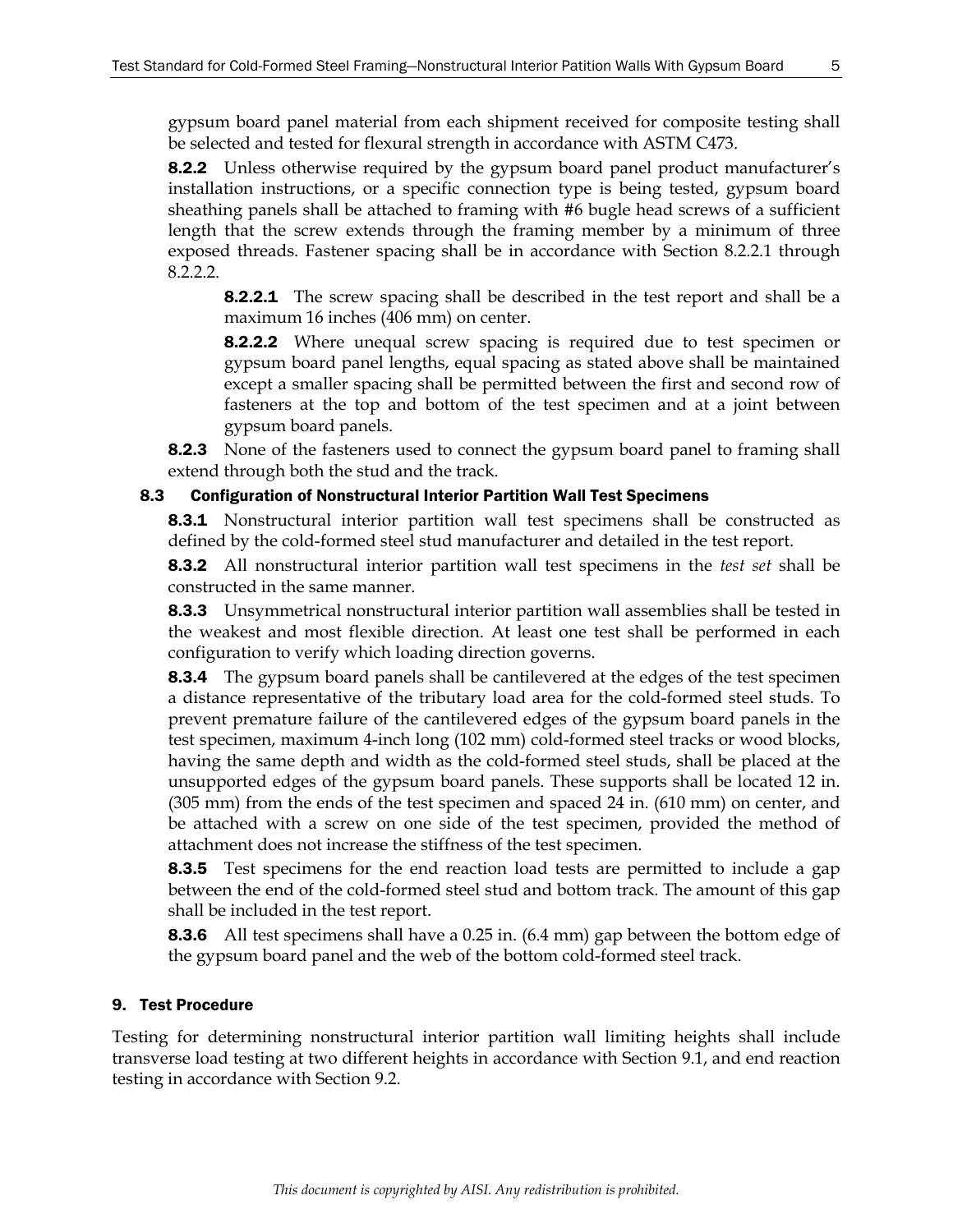### 9.1 Procedures Specific to Transverse Load Testing

**9.1.1** Transverse load testing shall use uniform air pressure loading on 4-foot (1.22 m) wide test specimens placed in a vertical position as described in Section 7.1.

**9.1.1.1** An initial load, or preload, is permitted to be applied to seat the test specimen. This preload shall not exceed the load associated with an L/1200 deflection target value. Alternatively, a preload not exceeding 10 percent of the average load associated with the L/120 deflection target value is permitted.

**9.1.1.2** The method of loading shall be used with an airtight frame surrounding the test specimen. A polyethylene sheet or equivalent shall cover the test specimen, overlap the frame, and be sealed so that it is airtight. The polyethylene sheet or equivalent shall be applied loosely, such that it does not contribute to the stiffness of the test assembly and there is slack to accommodate the deflection of the test specimen. A vacuum shall be used to reduce air pressure within the chamber behind the test specimen. The difference between the chamber pressure and the ambient pressure shall be recorded.

**9.1.1.3** Mid-height lateral deflections shall be measured using dial gages or electronic instruments that are aligned with at least two cold-formed steel studs in the nonstructural interior partition wall assembly and are mounted on a reference frame. The average of the deflection readings shall be used to determine the mid-height deflection of the test specimen at each loading increment. As an alternate, a single deflection gage is permitted at the center of the test specimen, provided it is aligned midway between the cold-formed steel studs. Deflection readings, taken at the base of the test specimen to measure any support deflection, are permitted to be deducted from the measurements taken at mid-span.

**9.1.1.4** Successive incremental loading shall be applied for five minutes at each designated deflection target of L/360, L/240 and L/120. Deflections shall be measured at the initial application of each load increment, after five minutes of set, after release of the load increment, and after five minutes of set. Additional deflection targets or alternative targets are permitted to be considered based on the specific test specimen response characteristics, provided at least three target levels are investigated.

**9.1.1.5** The test specimen shall be loaded continuously to failure following the load increments, where failure is defined as when the maximum pressure cannot be sustained without sudden or continuous movement of the test specimen.

**9.1.1.6** After the conclusion of each test, the test specimen shall be visually inspected. The mode of failure and the measured load at failure shall be reported for each test specimen.

9.1.2 *Test sets* at two different heights shall be tested.

9.1.3 A *test set* shall define each combination of variables that affects the performance of the nonstructural interior partition wall assembly, such as stud depth, base steel design steel thickness, and minimum and maximum stud spacing; type and thickness of gypsum board panel products, panel orientation, and location of panel joints; and type and size of fasteners and fastener schedule.

**9.1.4** If it can be shown that both the average failure load and the average stiffness for all tested nonstructural interior partition wall assemblies with minimum spaced studs is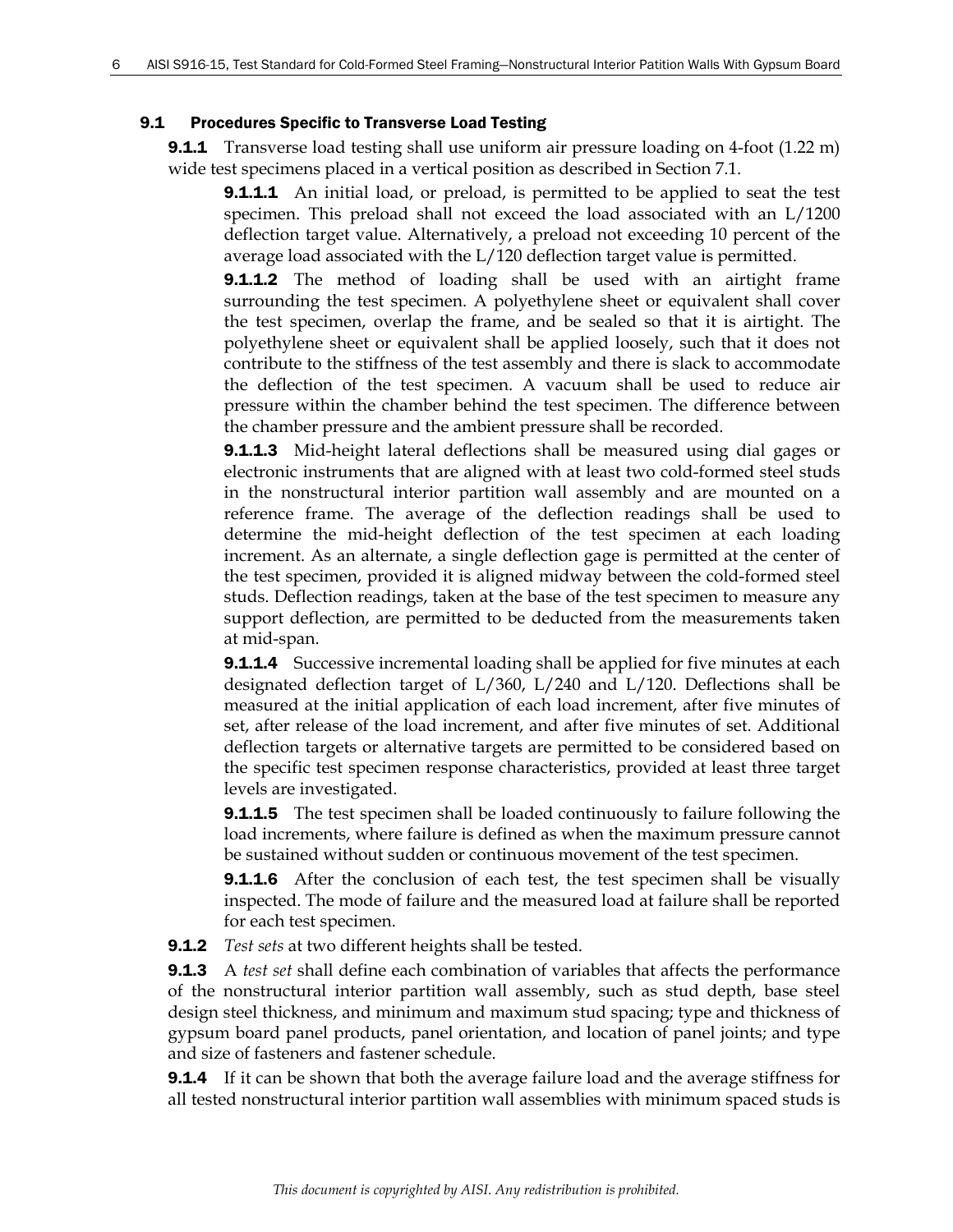9.1.5 A *test set,* consisting of not fewer than three identical test specimens, shall be tested provided deviation of any individual failure load from the average failure load does not exceed ±15 percent. If such a deviation from the average value exceeds ±15 percent, more tests of the same kind shall be conducted until the deviation of any individual test result from the average value obtained from all the tests does not exceed ±15 percent, or until at least three additional tests have been conducted.

# 9.2 Procedures Specific to End Reaction Load Testing

**9.2.1** End reaction load testing shall use uniform air pressure loading on a nominally 4-foot-tall by 4-foot wide (1.22 m by 1.22 m) test specimen placed in a horizontal or vertical position, as described in Section 7.2.

**9.2.2** Cold-formed steel studs shall be spaced as intended for actual construction. Cold-formed steel track sections shall be placed at the ends of the studs, and the test specimen shall be sheathed with gypsum board panel products in the same manner that simulates actual top and bottom wall construction. The minimum end distance of web holes of studs shall be considered in construction of the test specimen.

**9.2.3** One end of the test specimen shall bear against a cylindrical roller, and the other end shall be attached to a wood or steel plate in such a manner that is representative of actual construction. The plate shall be set against a rigid support of the test fixture.

**9.2.4** An initial load, or preload, to seat the test specimen is permitted but not required. This pre-load shall not exceed 10 percent of the average peak load.

**9.2.5** The test specimen shall be loaded continuously to failure, where failure is defined as when the maximum pressure cannot be sustained without the sudden or continuous movement of the test specimen. The mode of failure and the measured load at failure shall be reported for each test specimen.

**9.2.6** As a minimum, a series of three identical tests shall be performed for each combination of variables that affect the performance of the nonstructural interior partition wall assembly, provided deviation of any individual test failure load from the average value does not exceed ±15 percent. If such a deviation from the average value exceeds ±15 percent, more tests of the same kind shall be conducted until the deviation of any individual test result from the average value obtained from all the tests does not exceed ±15 percent, or until at least three additional tests have been conducted. Variables affecting performance include stud depth, spacing, and base steel design thickness; track configuration and base steel design thickness; manufacturer, type and thickness of gypsum board panel products; fastener type, size, and schedule used to construct the nonstructural interior partition wall assemblies; and fasteners used to attach the track to the supporting construction.

**9.2.7** If various wall configurations are being tested, the worst case configuration may be tested. If higher ratings are sought for stronger configurations, the additional configurations shall be tested.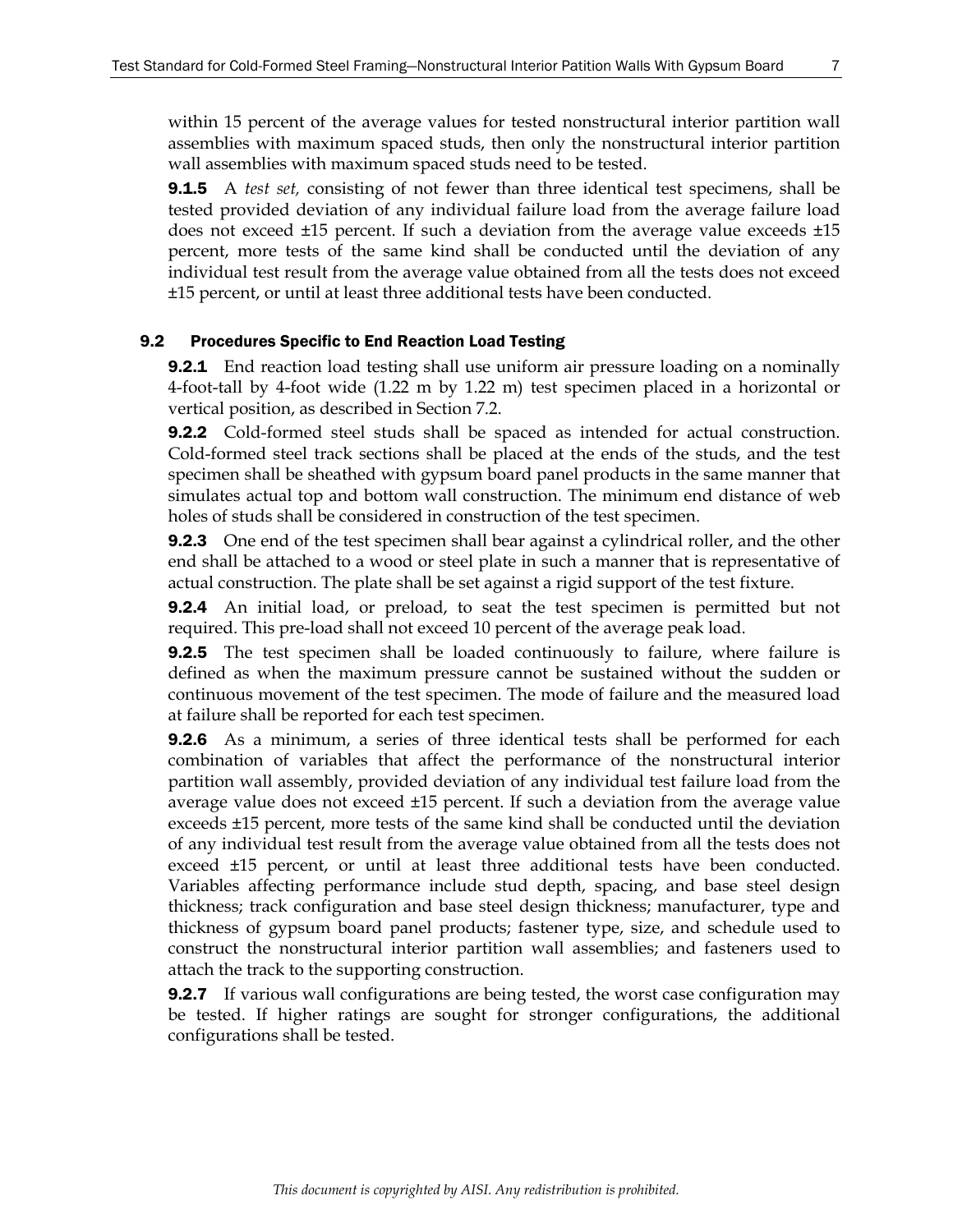#### 10. Data Evaluation

#### 10.1 General

10.1.1 Evaluation of the test results and the determination of the safety factor in Sections 10.2 and 10.3 shall be made in accordance with the procedures described in Section F1 of AISI S100. The following variables for the resistance factor equation in Chapter F of AISI S100 shall be used:

For walls subjected to transverse nominal loads greater than 10 psf (0.45 kPa)

 $\beta_0$  = Target reliability index

$$
= 2.5
$$

 $M_m$  = Mean value of the material factor

$$
= 1.0
$$

 $V_M$  = Coefficient of variation of the material factor

$$
= 0.10
$$

 $V_F$  = Coefficient of variation of the fabrication factor

 $= 0.15$ 

For walls subjected to transverse nominal loads 10 psf (0.45 kPa) or less

 $β<sub>o</sub> = Target reliability index$ 

$$
= 1.6
$$

 $M_m$  = Mean value of the material factor

- $= 1.10$
- $V_M$  = Coefficient of variation of the material factor

$$
= 0.10
$$

- $V_F$  = Coefficient of variation of the fabrication factor
	- = 0.05

**10.1.2** No test result shall be eliminated unless a rationale for its exclusion can be given. 10.1.3 The transverse nominal design loads, W, listed in Sections 10.2 and 10.3 shall be limited to 5, 7.5, 10 and 15 psf (0.24, 0.36, 0.48 and 0.72 kPa) and shall not be multiplied by any other factor associated with short-term loading.

**10.1.4** If either the measured test yield stress or measured test uncoated thickness of steel used is different than the specified design values, the reduction factor,  $R_{s}$ , shall be calculated as follows:

$$
R_s = \left(\frac{F_{y-\text{specified}}}{F_{y-\text{tested}}}\right) \times \left(\frac{t_{\text{specified}}}{t_{\text{tested}}}\right) \le 1.0
$$
 (Eq. 1)

where:

 $F_{v\text{-specific}} =$  Specified yield stress of the steel, ksi (MPa)

 $F_{v\text{-tested}}$  = Measured test yield stress of the steel, ksi (MPa)

 $t_{\text{specified}}$  = Specified design steel thickness, inch (mm)

 $t_{\text{tested}}$  = Measured test uncoated steel thickness, inch (mm)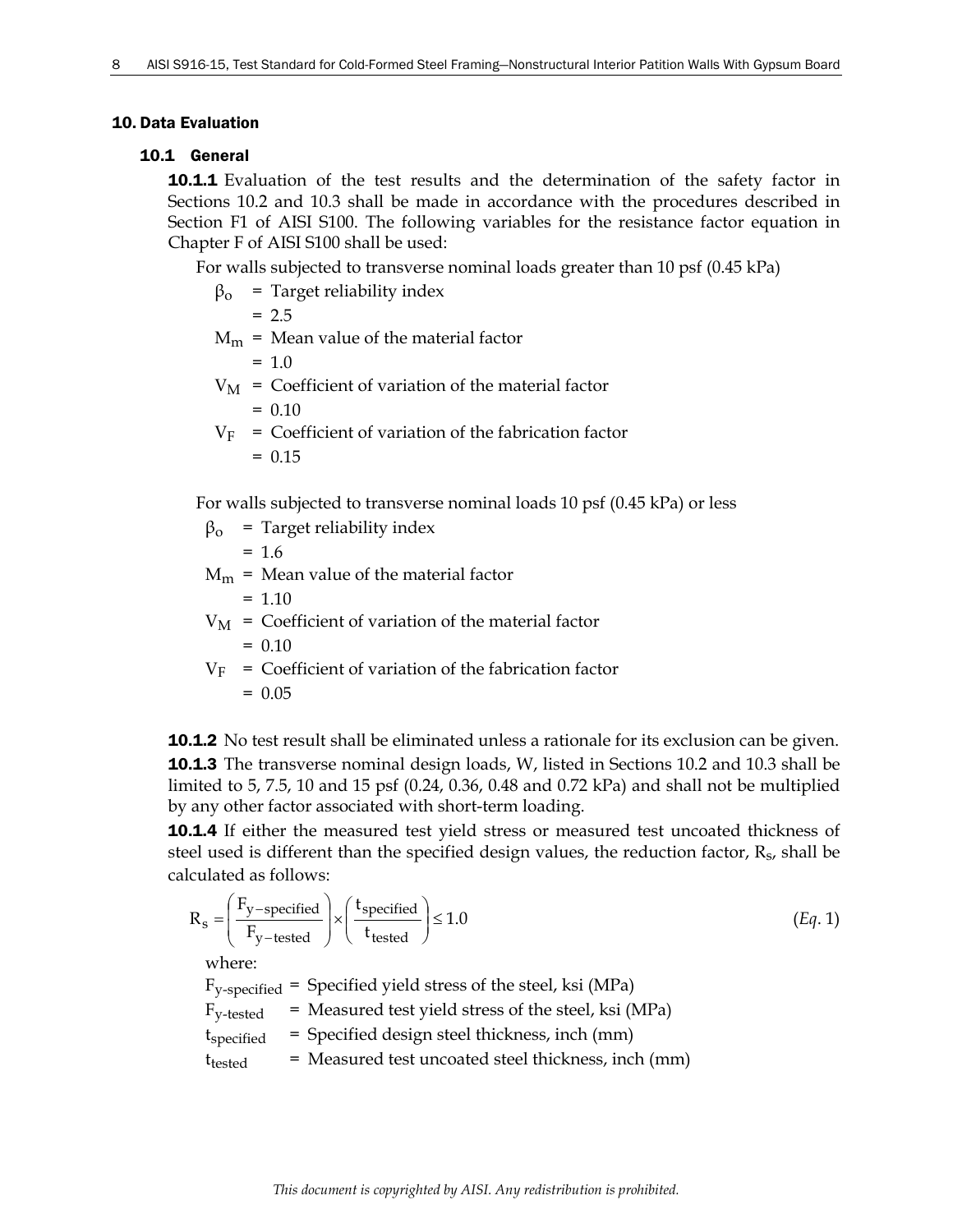#### 10.2 Limiting Heights based on Partition Wall Assembly Flexural Strength

**10.2.1** Nonstructural interior partition wall assembly limiting heights based on flexural strength shall be derived based on the following:

$$
L_f = \sqrt{\frac{R_s P L_t^2}{\Omega W}}
$$
 (Eq. 2)

where

 $L_f$  = Limiting height based on flexural strength, ft (m)

 $R<sub>s</sub>$  = Adjustment factor for thickness and yield stress

 $P =$  Controlling peak test load, psf (kPa)

 $L_t$  = Span of test assembly, ft (m)

 $\Omega$  = Safety factor based on Section 10.1.1

W= Transverse design load, psf (kPa)

**10.2.2** Limiting wall heights based on wall assembly flexural strength are derived based on the average between the derived limiting height value  $(L_{f1})$  from the short wall *test set* and the derived limiting height value (L<sub>f2</sub>) from the tall wall *test set*:

$$
L_{LH} = \frac{(L_{f1} + L_{f2})}{2} \tag{Eq. 3}
$$

where

 $L<sub>LH</sub>$  = Limiting wall height, ft (m)

 $L_{f1}$  = Limiting height based on the flexural strength from short wall *test set*, ft (m)

 $L_{f2}$  = Limiting height based on the flexural strength from tall wall *test set*, ft (m)

### 10.3 Limiting Heights based on End Reaction Strength

**10.3.1** Nonstructural interior partition assembly limiting heights based on end reaction strength shall be derived based on the following:

$$
L_r = \frac{R_s BL_t}{\Omega W} \tag{Eq. 4}
$$

where

 $L_r$  = Limiting height based on end reaction strength, ft (m)

 $R<sub>s</sub>$  = Adjustment factor for thickness and yield stress

 $B =$  Controlling peak test load from end reaction tests, psf (kPa)

 $L_t$  = Span of test assembly, ft (m)

 $\Omega$  = Safety factor based on Section 10.1.1

W= Transverse design load, psf (kPa)

#### 10.4 Limiting Heights based on Partition Wall Assembly Stiffness

**10.4.1** Test specimen bending stiffness, EI, shall be based on the equation for midspan deflection of a simply supported beam with uniformly distributed loading over its entire span as follows:

$$
EI = \frac{5psL_t^4}{384\Delta_{\text{target}}}
$$
 (lb-ft<sup>2</sup>) (kN-m<sup>2</sup>) per stud (Eq. 5)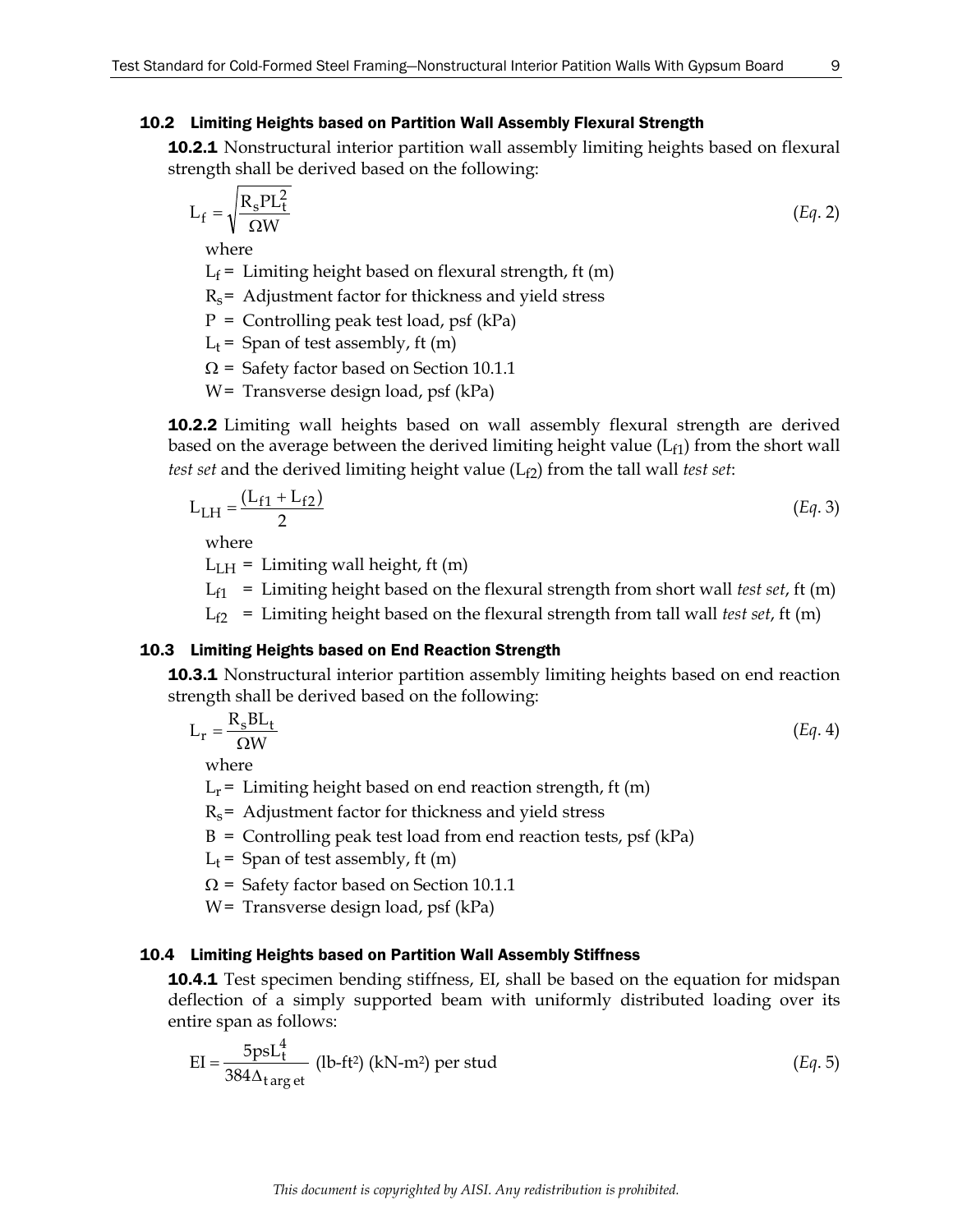where  $p = Test pressure at target deflection value, psf (kPa)$  $s =$  Stud spacing, ft (m)  $L_t$  = Span of test assembly, ft (m).  $\Delta_{\text{target}}$  = Measured deflection at target deflection, ft (m)

Nonstructural interior partition wall assembly limiting heights based on stiffness shall be determined for various combinations of pressure and target deflection values as follows:

$$
L_d = \left[\frac{384EI}{5Wsv}\right]^{\frac{1}{3}}
$$
 (*Eq. 6*)  
where

 $L_d$  = Limiting height based on deflection, ft (m)

EI = Composite stiffness, lb-ft<sup>2</sup> (kN-m<sup>2</sup>) per stud

W = Transverse design load, psf (kPa)

 $s =$  Stud spacing, ft (m)

 $\psi$  = Target deflection coefficient (120, 180, 240 or 360)

**10.4.2** An EI value for each midspan deflection target shall be calculated based on the incremental deflection from the previous set deflection after release of the load to the current set deflection after application of load.

**10.4.3** Average EI values for each deflection target shall be determined from the test results for each *test set*. For a test specimen, the average of the EI values derived from each deflection target shall be used when the deviation of any individual deflection target EI value does not exceed ±15 percent of the test specimen's average EI value. The overall average EI values shall be used to calculate the limiting heights for the *test set*.

**10.4.4** If the variation of any deflection target EI value for a test specimen exceeds the test specimen's average EI by more than ±15 percent, the specific deflection target EI values for all test specimens of that *test set* shall be considered separately. The averaged deflection target specific EI values shall be used to calculate the limiting heights for the *test set*.

10.4.5 If a deflection target is not attained by all test specimens of a *test set*, then that deflection target specific EI shall not be derived for that *test set*. The averaged available deflection target specific EI values derived for the *test set* shall be used to calculate the deflection target specific limiting heights for the *test set*.

10.4.6 The *test set*'s controlling EI value derived in accordance with Sections 10.4.2 through 10.4.5 shall be used to calculate limiting wall heights for deflection target values of L/360, L/240 and L/120 (if a L/120 deflection level cannot be obtained, it shall be permitted to use EI values determined for the deflection target value of L/180 as a direct substitute for L/120); and transverse nominal design loads of 5, 7.5, 10 and 15 psf (240, 360, 480 and 720 Pa).

10.4.7 Nonstructural interior partition wall assembly limiting heights based on wall assembly stiffness are derived by linear interpolation between the derived limiting height value (H1) from the short wall *test set* and the derived limiting height value (H2)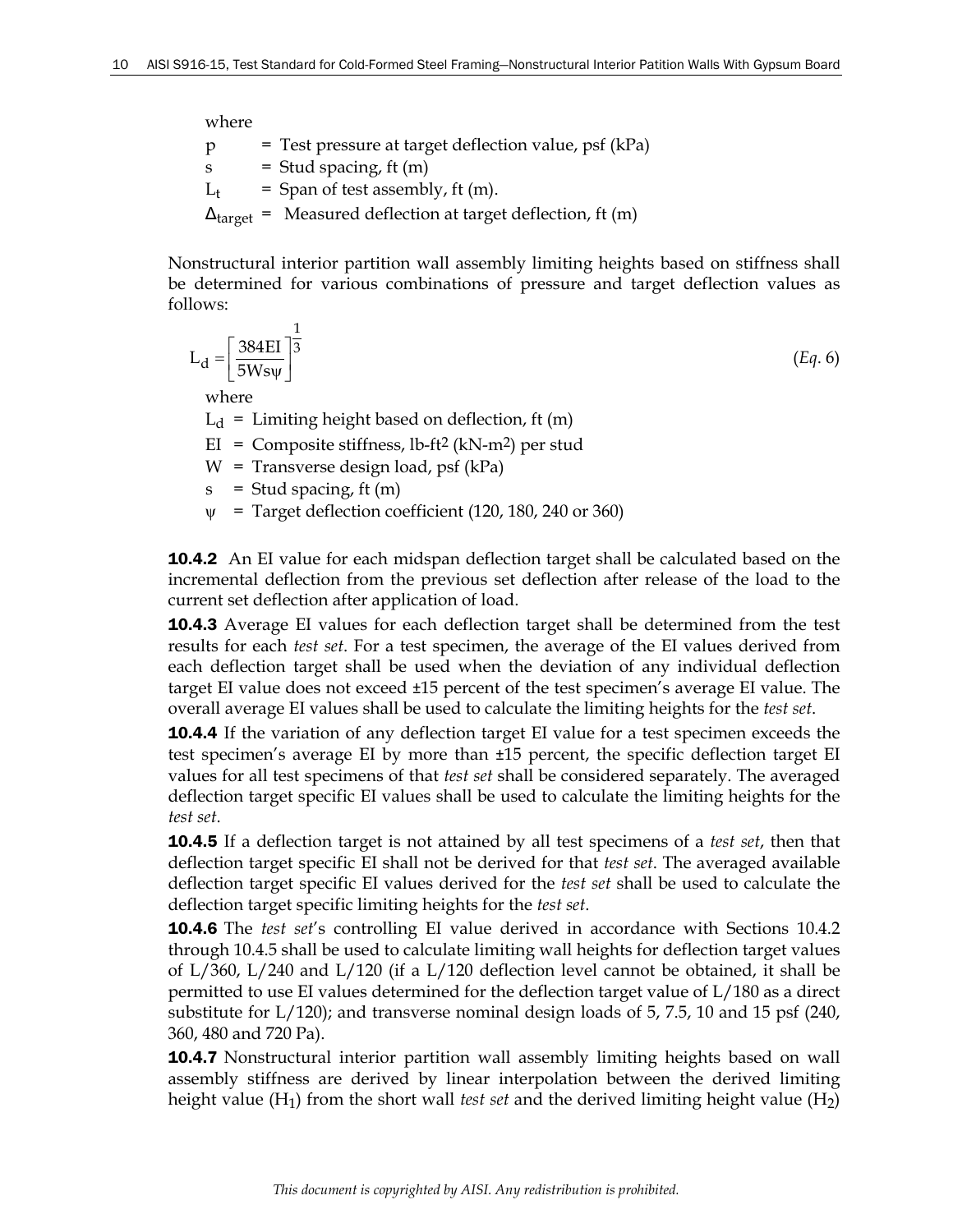from the tall wall *test set:*

$$
L_{LH} = \left(\frac{(L_1)(H_2) - (L_2)(H_1)}{H_2 - H_1 - L_2 + L_1}\right) \tag{Eq. 7}
$$

where

 $L<sub>LH</sub>$  = Interpolated limiting wall height, ft (m)

L1 = Span of short wall *test set,* ft (m)

 $L_2$  = Span of tall wall *test set*, ft (m)

- $H_1$  = Derived limiting height for a specific deflection target and design load based on the controlling EI value from short wall *test set,* ft (m)
- $H<sub>2</sub>$  = Derived limiting height for a specific deflection target and design load based on the controlling EI value from tall wall *test set,* ft (m)

10.4.8 If the derived limiting height from the short wall *test set* is greater than twice the height of the tall wall *test sets,* then the calculated limiting height based on the tall wall *test sets* shall be used rather than an interpolated value.

**10.4.9** If for any specific design load and deflection target combination the derived limiting wall height is less than the actual span of the short wall *test set,* the derived limiting height value obtained from consideration of both the short and tall wall *test sets* shall be discarded.

**10.4.10** In no case shall the interpolated value, L<sub>LH</sub>, be greater than the mean value between derived values  $H_1$  and  $H_2$ .

**10.4.11** Linear extrapolation of the controlling EI value is permitted to be used to determine limiting wall heights greater than those tested, up to twice the height of the tall wall *test set.*

# 11. Report

**11.1** The test report shall include a description of the tested specimens, including a drawing detailing all pertinent dimensions, details and specifications of the gypsum panel products, cold-formed steel framing members, fastener type and size. For cold-formed steel framing configurations not listed in AISI S201, this will include: dimensions, location, and radii of all offsets and ribs.

**11.2** The test report shall include tabulated limiting wall heights rounded to the nearest 1 in. (25 mm).

**11.3** The test report shall include the measured mechanical properties of the cold-formed steel framing members and the measured flexural strength of the gypsum board panels.

**11.4** The test report shall include a detailed drawing of the test setup, depicting location and direction of load application, location of displacement instrumentation and their point of reference, and details of any deviations from the test requirements. Photographs shall be permitted to supplement the detailed drawings of the test setup.

**11.5** The test report shall include individual and average maximum test load values observed, description of the nature, type and location of failure exhibited by each specimen tested. It is permitted to supplement the description of the failure mode(s) with photographs.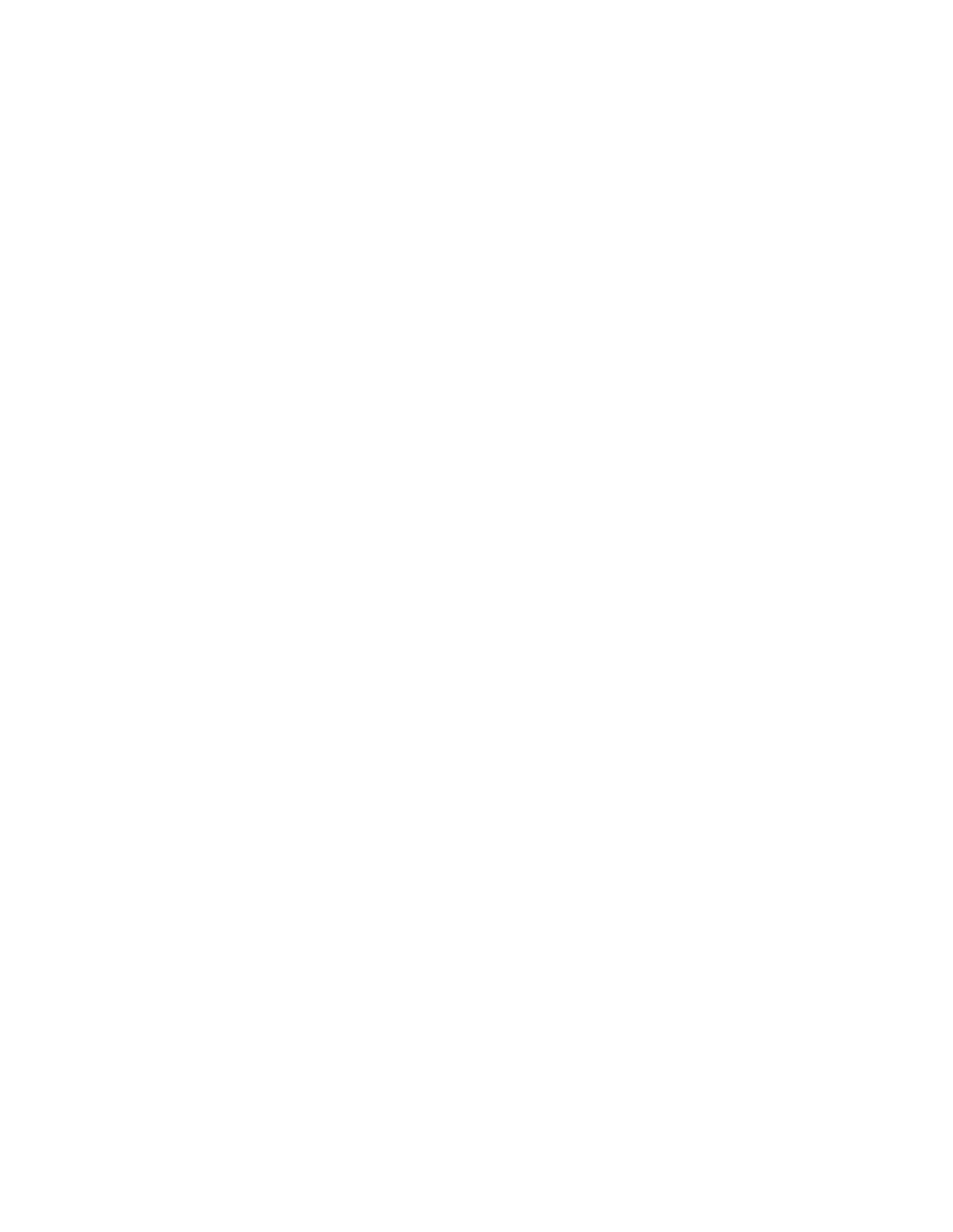

American<br>Iron and Steel<br>Institute

25 Massachusetts Avenue NW Suite 800 Washington, DC 20001 www.steel.org